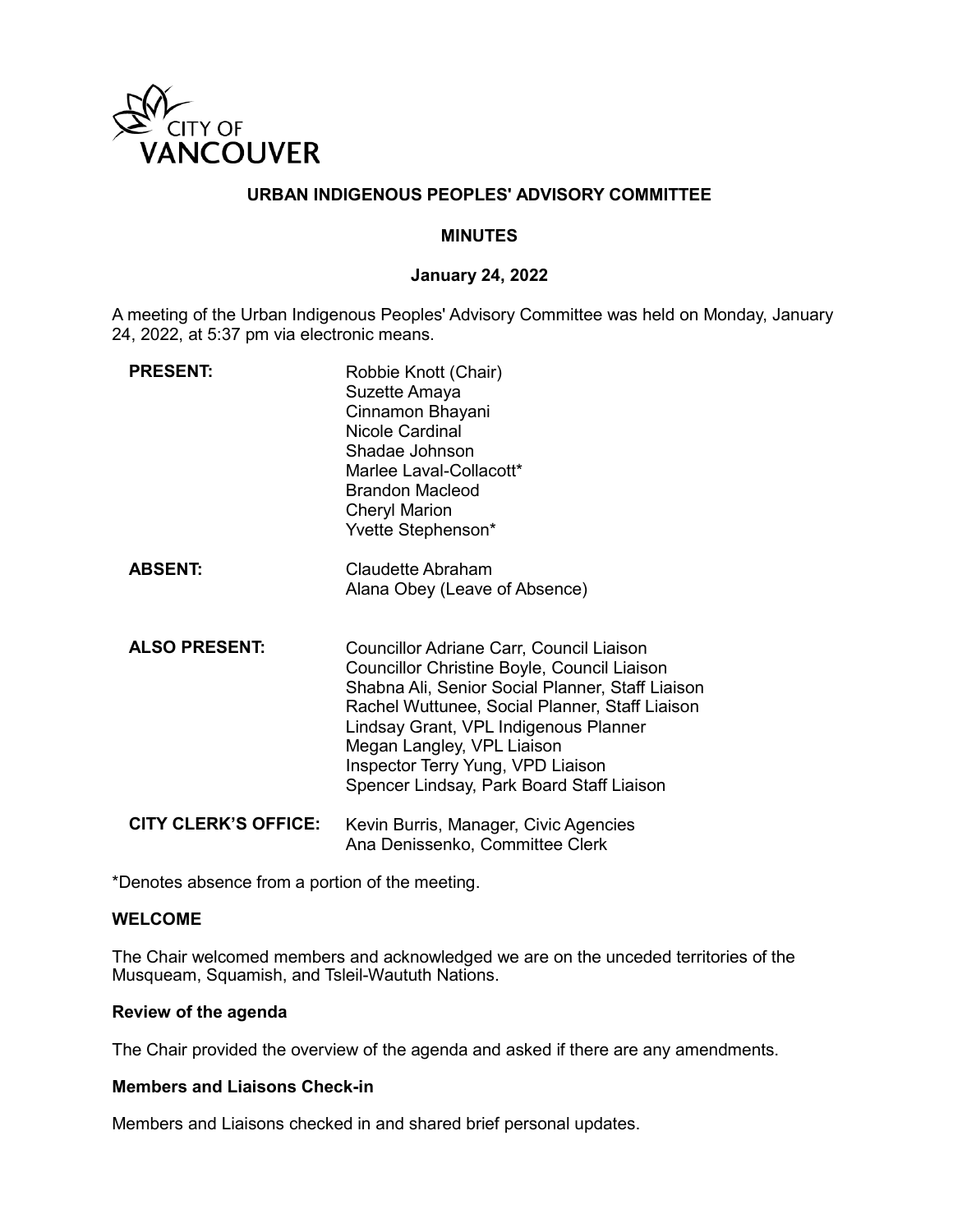## **Leave of Absence Requests**

MOVED by Cinnamon Bhayani SECONDED by Suzette Amaya

> THAT the Urban Indigenous Peoples' Advisory Committee approve a leave of absence for Alana Obey for this meeting; and

> FURTHER THAT the Urban Indigenous Peoples' Advisory Committee approve a leave of absence for Nicole Cardinal, retroactive to the December 6, 2021 regular meeting.

#### CARRIED UNANIMOUSLY

#### **Approval of Minutes**

The Committee agreed to amend the minutes of December 6, 2021, to reflect the retroactive leave of absence for Nicole Cardinal.

MOVED by Marlee Laval-Collacott SECONDED by Nicole Cardinal

> THAT the Urban Indigenous Peoples' Advisory Committee approve the Minutes from the meeting of December 6, 2021, as amended.

CARRIED UNANIMOUSLY

## **1. UNDRIP Task Force Discussion**

Presenters:

Khelsilem, Council Chairperson, Nexwsxwníw̓ ntm ta Úxwumixw (Squamish Nation Council) Councillor Christine Boyle

Council Chairperson Khelsilem and Councillor Christine Boyle provided a presentation on the mandate and scope of work of the UNDRIP Task Force, suggested avenues for future joint work with the Urban Indigenous Peoples' Advisory Committee, and subsequently responded to questions and comments.

Cinnamon Bhayani, Nicole Cardinal, Shadae Johnson, and Marlee Laval-Collacott expressed interest in joining the Technical Committee of the UNDRIP Task Force.

The Chair suggested holding a working session to continue discussion of Committee members' involvement with the UNDRIP Task Force.

## **2. Liaison Updates**

Councillor Boyle provided updates on the following:

• Council included MMIWG2S+ and hiring a Director of Indigenous Relations in 2022 budget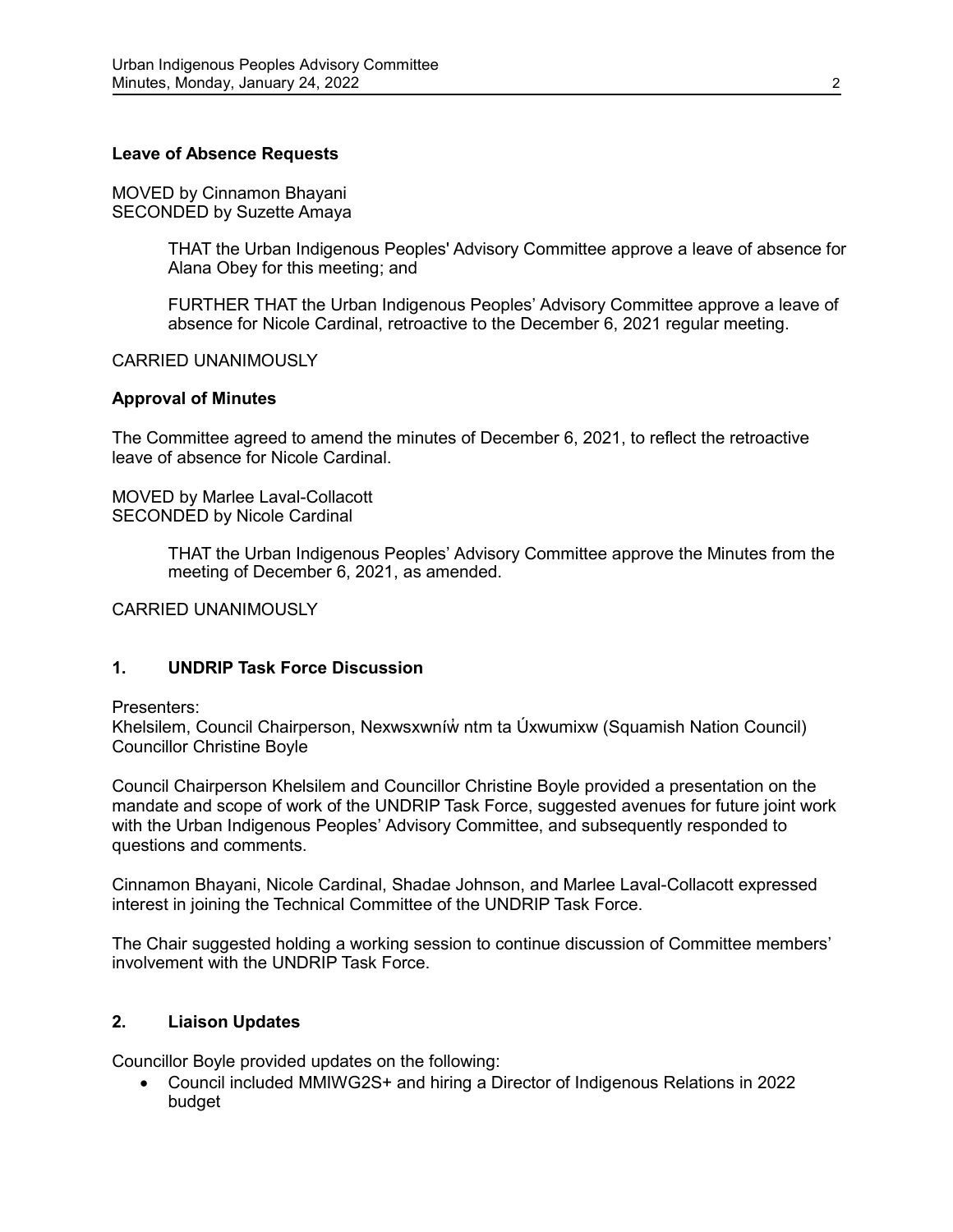Councillor Carr provided updates on the following:

- Council decided to move up the general tax rate
- 2022 is election year for the Council; the capital budget will be voted on October 15, 2022
- Motions that went to Council this week, including motions "Making Home: Housing For All Of Us" and "The Year of the Salish Sea"

Shabna Ali, Staff Liaison, provided updates on the following:

- Vancouver Plan is in its final stage and ready to go to the Council
- Introducing an accessibility strategy within the City of Vancouver
- Working together with various departments of the City of Vancouver on decriminalizing poverty

Spencer Lindsay responded to questions and comments on Park Board Liaison Updates, which were submitted in advance.

Trustee Fraser, Terry Yung, Megan Langley and Lindsay Grant provided Liaison updates in written form prior to the meeting.

## **3. Co-Chair Elections & Committee Process – Discussion & Approach**

The Chair acknowledged the work of the Committee members who have recently resigned (Eryn Braley, Patrick Caraher, and Neesha Pooni) and opened the floor for discussion of new member recruitment.

The Manager, Civic Agencies agreed to work toward appointing new members, and Committee members agreed to reach out to personal networks.

## **4. 2022 schedule approval**

MOVED by Cinnamon Bhayani SECONDED by Nicole Cardinal

> THAT the Urban Indigenous Peoples' Advisory Committee approve the 2022 schedule below.

> > $\top$

| <b>Month</b> | Day | Time    | <b>Meeting Type</b>    | Webex/Hybrid |
|--------------|-----|---------|------------------------|--------------|
| January      | 24  | 5:30 PM | <b>Regular Meeting</b> | <b>TBD</b>   |
| February     | TBD | 5:30 PM | <b>Working Session</b> | Webex        |
| March        | 7   | 5:30 PM | <b>Regular Meeting</b> | <b>TBD</b>   |
| April        | 4   | 5:30 PM | <b>Working Session</b> | Webex        |
| May          | 9   | 5:30 PM | <b>Regular Meeting</b> | <b>TBD</b>   |
| June         | 6   | 5:30 PM | <b>Working Session</b> | Webex        |
| July         | 4   | 5:30 PM | <b>Regular Meeting</b> | <b>TBD</b>   |
| September    | 19  | 5:30 PM | <b>Regular Meeting</b> | <b>TBD</b>   |

 $\overline{\phantom{a}}$ 

## CARRIED UNANIMOUSLY

 $\overline{\phantom{a}}$ 

 $\Gamma$ 

 $\overline{\phantom{a}}$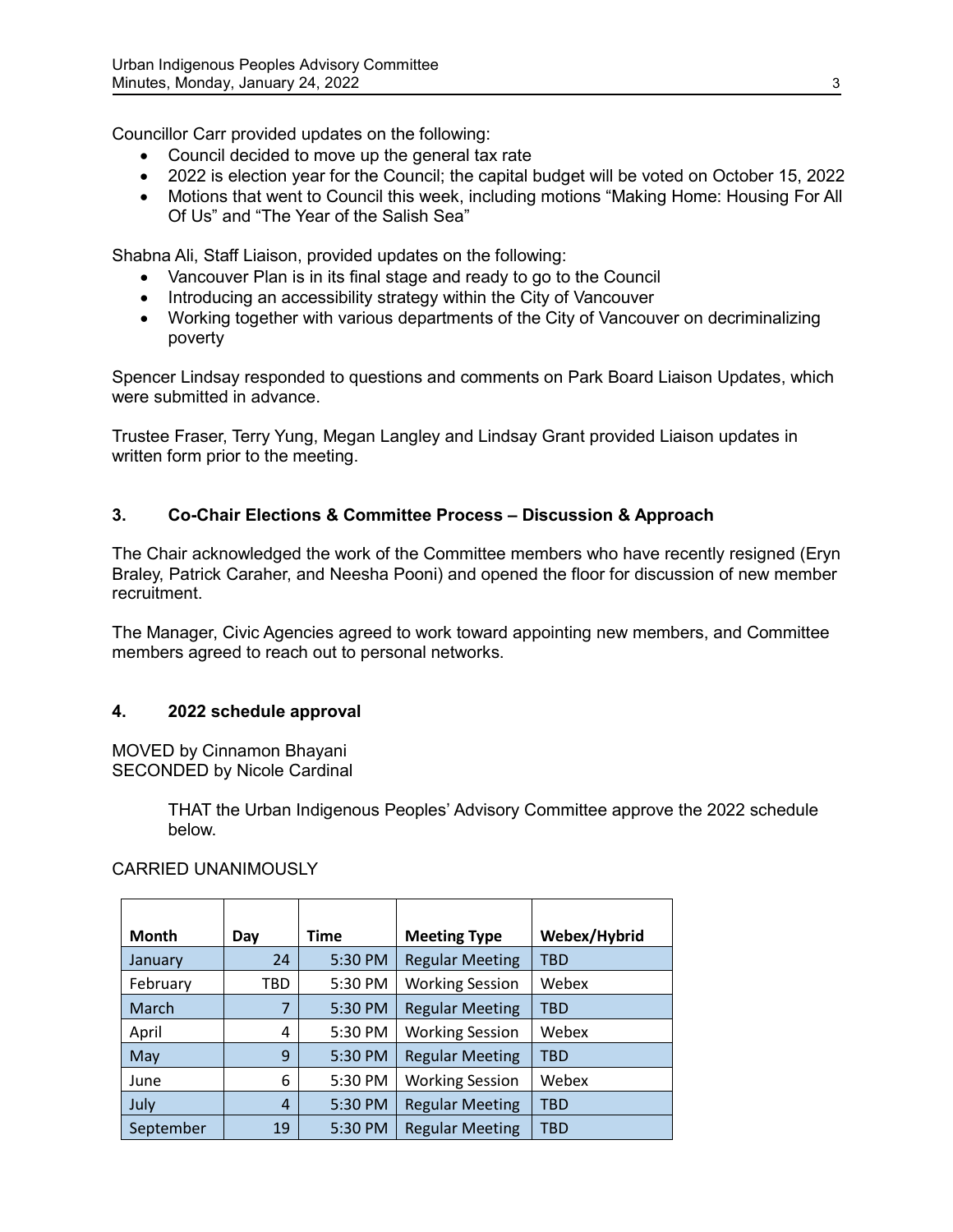Regular meetings will be clerked by the Committee Clerk for the public record.

## **5. Developing UIPAC Social Media Subcommittee**

The Chair acknowledged the need for the Committee to engage with the community via social media, and opened the floor for discussion of a potential Social Media Subcommittee.

Suzette Amaya and Shadae Johnson expressed interest in joining the Social Media Subcommittee.

Rachel Wuttunee, Staff Liaison, agreed to assist with the Subcommittee.

#### **6. Discussion of motions for deliberation**

MOVED by Nicole Cardinal SECONDED by Suzette Amaya

> THAT the Urban Indigenous Peoples' Advisory Committee recommend that City Council explore and determine the current programming, prevalence, and disproportionate effects of Human Trafficking on Indigenous and BIPOC communities.

CARRIED UNANIMOUSLY (Yvette Stephenson absent for the vote)

MOVED by Nicole Cardinal SECONDED by Shadae Johnson

> THAT the Urban Indigenous Peoples Advisory Committee send a letter to Mayor and City Council regarding the prevalence and incidence of Human Trafficking, assault, and exploitation of Indigenous and BIPOC peoples in the City of Vancouver.

CARRIED UNANIMOUSLY (Yvette Stephenson absent for the vote)

## **7. New Business**

The Chair introduced a presentation request for the Saa-ust Centre, and Committee members agreed that the presentation is a priority for the February Working Session.

#### **ADJOURNMENT**

MOVED by Suzette Amaya SECONDED by Nicole Cardinal

THAT this meeting be adjourned.

CARRIED UNANIMOUSLY